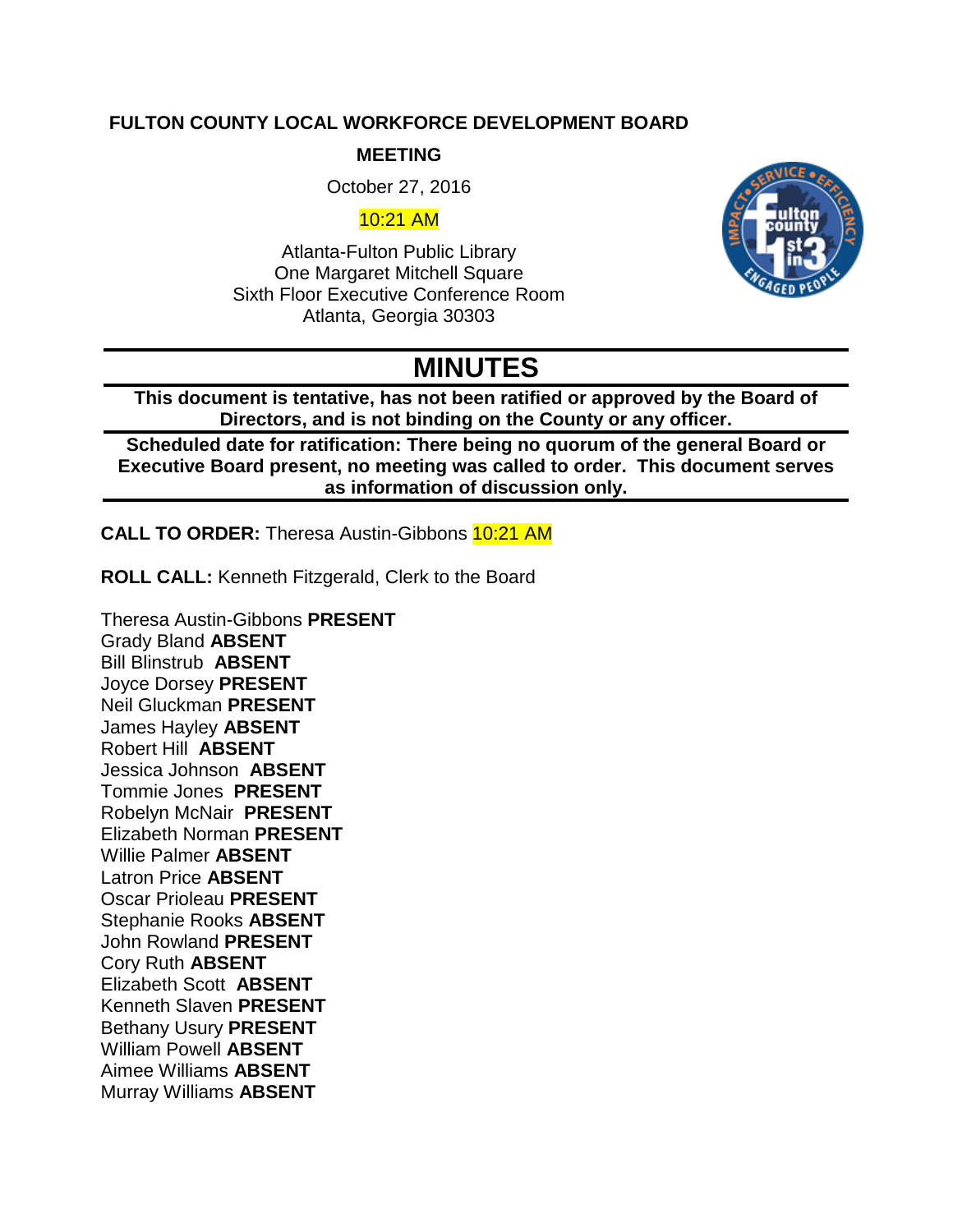## **\*A quorum was not present\***

**GUESTS**: Menelik Alleyne, WIOA Services Director, Georgia Department of Economic Development Yolanda Beauford-Darden, Atlanta Technical College, Economic Development **Department** Stepahanie Randolph, Fulton County EEO Melissa Cuthrell, Fulton County EEO

**Staff**: Sonia Wilson, Alexis Leonard, David Keyes, Kenneth R. Fitzgerald, Darrien Moore, Audrey Lawrence

**[Fulton](http://agendaminutes.fultoncountyga.gov/sirepub/agdocs.aspx?doctype=minutes&itemid=30105) County Local Workforce Development Board**

## **TABLE OF CONTENTS**

## **ITEM # SUBJECT**

| 16-1014                                                                                         | <b>CONSENT AGENDA</b>                                                                         |  |  |  |
|-------------------------------------------------------------------------------------------------|-----------------------------------------------------------------------------------------------|--|--|--|
|                                                                                                 | All matters listed on the Consent Agenda are considered routine                               |  |  |  |
|                                                                                                 | by the LWDB and will be enacted by one motion. No separate                                    |  |  |  |
|                                                                                                 | discussion will take place on these items. If discussion of any                               |  |  |  |
|                                                                                                 | Consent Agenda item is desired, the item will be moved to the                                 |  |  |  |
|                                                                                                 | Regular Meeting Agenda for separate consideration. No requests                                |  |  |  |
|                                                                                                 | for discussion were made.                                                                     |  |  |  |
| No discussion or questions on this policy recommendation.                                       |                                                                                               |  |  |  |
| 16-1015                                                                                         | <b>ONE STOP OPERATOR</b>                                                                      |  |  |  |
|                                                                                                 | Request approved to pursue the One-stop Operator (OSO) role of                                |  |  |  |
|                                                                                                 | coordination of the service delivery of required one-stop partners                            |  |  |  |
|                                                                                                 | and service providers in accordance with regulations.                                         |  |  |  |
|                                                                                                 |                                                                                               |  |  |  |
|                                                                                                 | Discussion ensued regarding the role of the One Stop Operator, including the coordination of  |  |  |  |
|                                                                                                 | Mandated Partners. Staff person David Keyes provided an overview of the regulations outlining |  |  |  |
| the One Stop and answered frequently asked questions regarding structure, the required Firewall |                                                                                               |  |  |  |
|                                                                                                 | and Board responsibilities in procurement and management.                                     |  |  |  |
| 16-1016                                                                                         | <b>TECHNOLOGY JOB FAIR</b>                                                                    |  |  |  |
|                                                                                                 | Request approval to co-host a technology job fair with the                                    |  |  |  |
|                                                                                                 | Technology Association of Georgia at a cost not to exceed                                     |  |  |  |
|                                                                                                 | \$5,000.                                                                                      |  |  |  |
|                                                                                                 |                                                                                               |  |  |  |
| Staff explained that this job fair would focus on the Information Technology sector and seek to |                                                                                               |  |  |  |
| support the Region's sector strategy work focused on meeting employer's local talent demands.   |                                                                                               |  |  |  |
| 16-1017                                                                                         | SECTION O SUPPORTIVE SERVICE POLICY                                                           |  |  |  |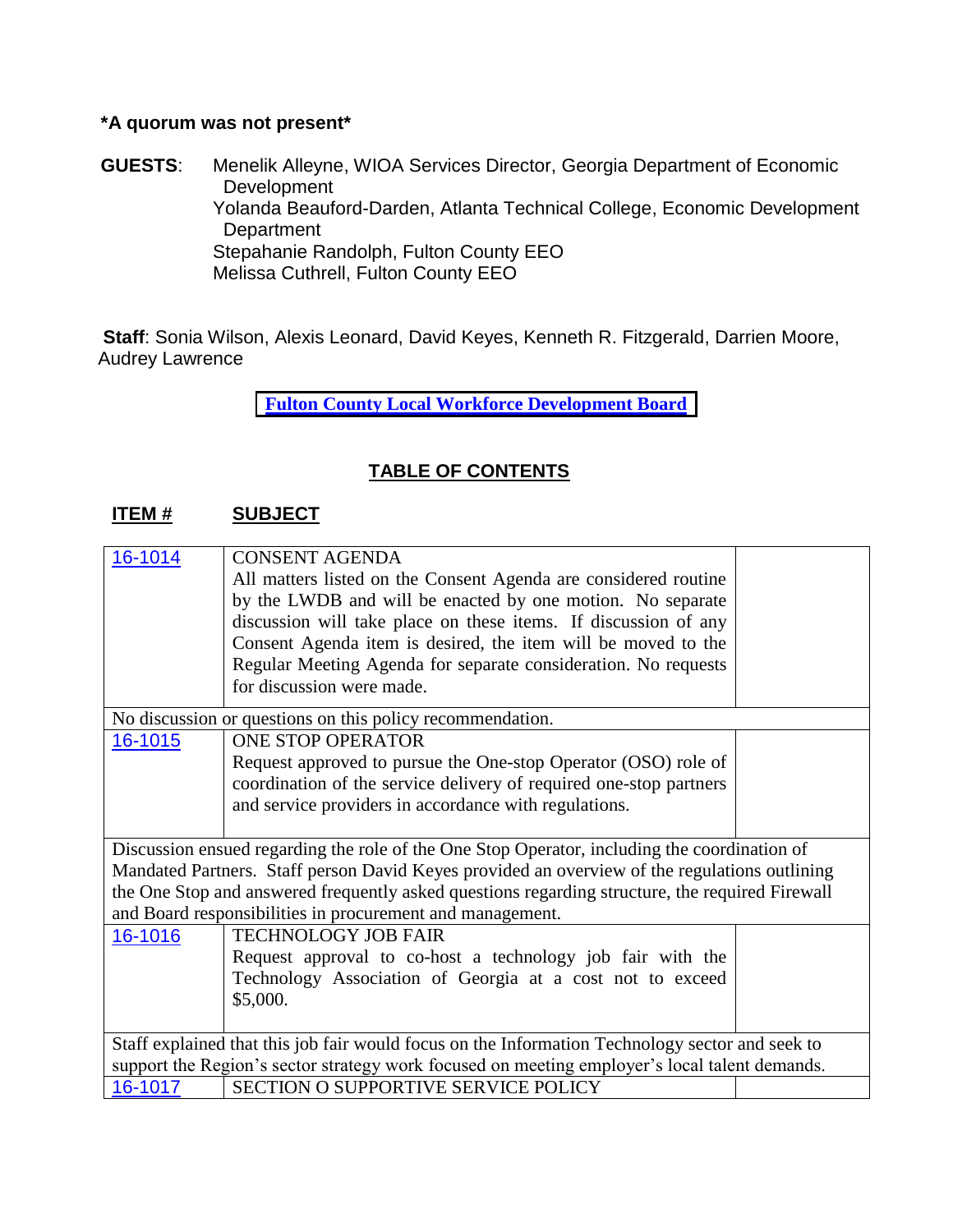|                                                                                                                                                                                                                                                                                                                                                                                                                                                                                                                                                                                                                                                                                                                                                                                                                                                         | Request approval to amend the effective date of the Supportive<br>Services policy making it retroactive to July 1, 2016.                                                                                                                                                                                                                                      |  |  |  |
|---------------------------------------------------------------------------------------------------------------------------------------------------------------------------------------------------------------------------------------------------------------------------------------------------------------------------------------------------------------------------------------------------------------------------------------------------------------------------------------------------------------------------------------------------------------------------------------------------------------------------------------------------------------------------------------------------------------------------------------------------------------------------------------------------------------------------------------------------------|---------------------------------------------------------------------------------------------------------------------------------------------------------------------------------------------------------------------------------------------------------------------------------------------------------------------------------------------------------------|--|--|--|
| Staff is requesting that the effective date of the Supportive Services policy be retroactive to July 1,<br>2016. The Board requires tracking of Supportive Services payments to ensure compliance with<br>regulations regarding a 365 day period that customers are eligible to receive services. The current<br>policy indicates that the 365 days will be tracked starting from the date of payment. Regulations do<br>not define a date which must be used for tracking purposes. Because payments are made directly to<br>the vendor, the payment date is not readily available to Staff, therefore, Staff requests that the<br>policy be revised to track from the date of approval of the Supportive Services by the Program<br>Manager.                                                                                                          |                                                                                                                                                                                                                                                                                                                                                               |  |  |  |
| 16-1018                                                                                                                                                                                                                                                                                                                                                                                                                                                                                                                                                                                                                                                                                                                                                                                                                                                 | F5 DETERMINING FULTON COUNTY RESIDENCY<br>Request approval to add a provision allowing service to non-<br>Fulton County residents in the event of employer provided<br>services such as On-the-Job Training or Incumbent Worker<br>Training.                                                                                                                  |  |  |  |
| Staff is requesting that a provision be added to the current Residency policy so that in the event of<br>an Employer Provided Service such as On-the-Job Training or Incumbent Worker Training,<br>WorkSource Fulton may serve customers living outside of Fulton County. This exception is<br>allowed by the Federal Regulations as residency is a requirement of the Fulton County Local Area<br>policy, not a Federal requirement.                                                                                                                                                                                                                                                                                                                                                                                                                   |                                                                                                                                                                                                                                                                                                                                                               |  |  |  |
| 16-1019                                                                                                                                                                                                                                                                                                                                                                                                                                                                                                                                                                                                                                                                                                                                                                                                                                                 | CHAPTER 9 ADMINISTRATION, SECTION A NON<br>DISCRIMINATION/EQUAL OPPORTUNITY<br>Request approval of policy update consistent with Fulton County<br>policy to list the EEO Officer as Stephanie Randolph and to<br>indicate that attempts to resolve EEO complaints will be handled<br>by the Fulton County Office of Diversity and Civil Rights<br>Compliance. |  |  |  |
| 16-1020                                                                                                                                                                                                                                                                                                                                                                                                                                                                                                                                                                                                                                                                                                                                                                                                                                                 | No discussion or questions on this policy recommendation.<br>M<br>SECTION<br><b>TRANSITIONAL</b><br><b>JOBS</b><br>(TJ-WEX)                                                                                                                                                                                                                                   |  |  |  |
|                                                                                                                                                                                                                                                                                                                                                                                                                                                                                                                                                                                                                                                                                                                                                                                                                                                         | and<br>TRANSITIONA JOBS (NTJ-WEX)<br>Request approval to revise the current Work Experience policy to<br>include provision for Non-Transitional Jobs Work Experience.                                                                                                                                                                                         |  |  |  |
| Staff explained that Federal regulations provide for Non-Transitional as well as Transitional Work<br>Currently WorkSource Fulton's policy provides only for Transitional Work<br>Experience.<br>Experience which is time limited and which is defined by policy to be for those who are chronically<br>unemployed or who have an inconsistent work history. Staff is requesting a revision to the Work<br>Experience Policy to include Non-Transitional Work Experience opportunities.<br>These<br>opportunities would be utilized for customers not meeting the requirement for Transitional Work<br>Experience or for whom Non-Transitional Work Experience is more appropriate such as those in or<br>recently exiting training and needing placement to complete a credential (such as Six Sigma or<br>Project Management) or recently unemployed. |                                                                                                                                                                                                                                                                                                                                                               |  |  |  |